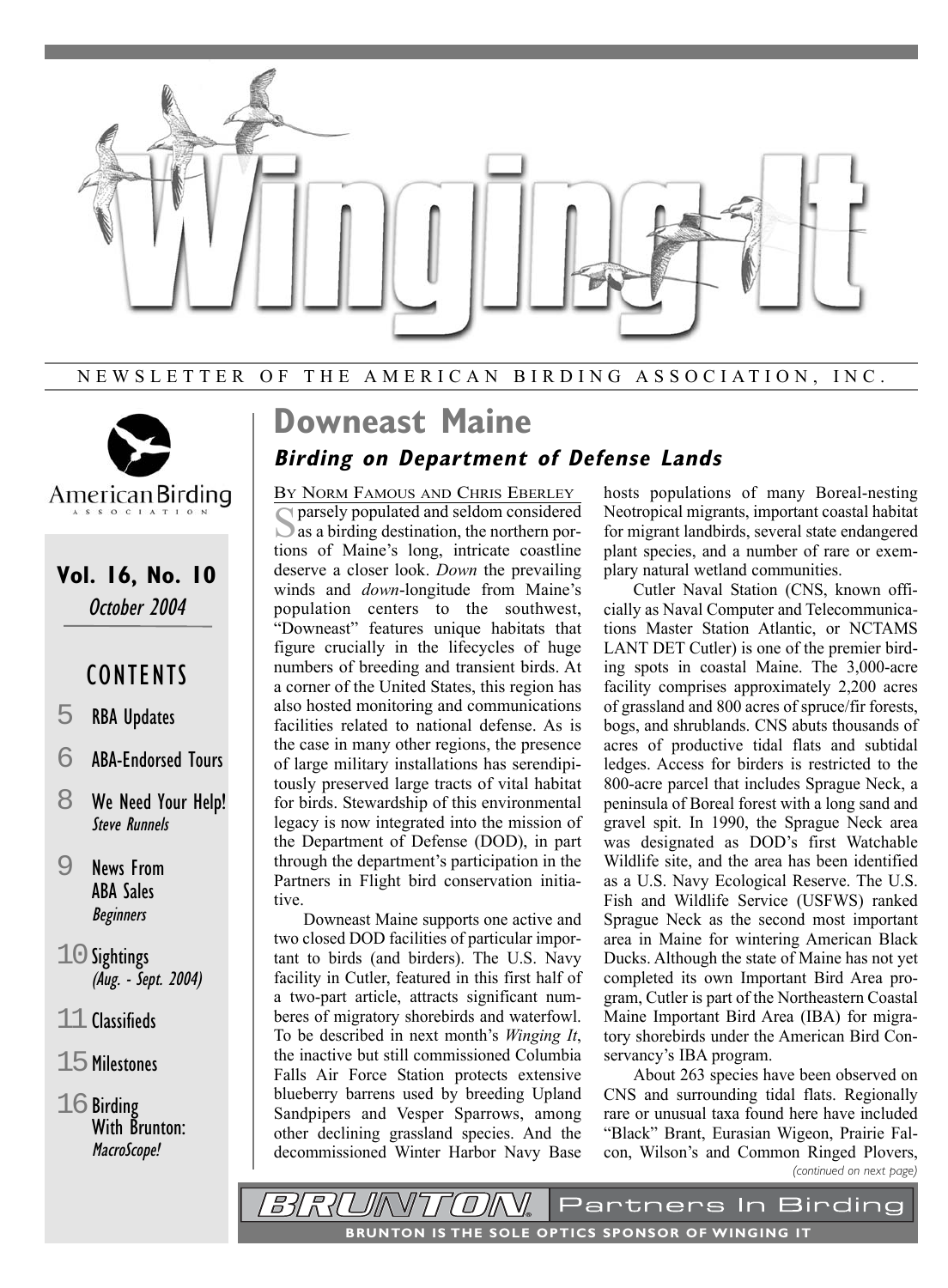Curlew Sandpiper, Ruff, Franklin's Gull, and Great Skua. In all, 34 species of shorebirds, 14 species of gulls, and all of the eastern alcids have been found at Cutler. Between 1,000 and 3,000 dabbling ducks stage in the Sprague Neck area from mid-September through November.

CNS is also an important bird-study area. Monitoring efforts here have included Monitoring Avian Productivity and Survivorship (MAPS) banding (eight years), breeding-season point counts (eight years), International Shorebird Surveys (intermittent since 1976), fall migration area-search counts (five years), and fall and winter waterbird surveys. The Department of Defense's Legacy Program funded many of these studies during the mid-1990s. Other contributors have included the Eastern Maine Conservation Initiative and the USFWS. For a checklist of the birds of Cutler Naval Station, see <www.dodpif.org/checklist.htm>.

### **History and Environment**

Commissioned in 1961, during the peak of the Cold War,<br>CNS straddles two peninsulas flanking the mouth of Machias Bay. The largest peninsula, separating Machias Bay from Little Machias Bay, features a 2,000,000-watt radio transmitter, the world's most powerful radio. Designed for long-distance communications, two antenna arrays include 26 towers ranging in height up to 1,000 feet. Mowed regularly, the antenna field is maintained as a large grassland system, providing habitat rare in the overwhelmingly forested state of Maine. In winter, the grassland attracts raptors, Northern Shrikes, and Snow Buntings. As many as 26 Rough-legs, 30 Short-eared Owls, and five Snowy Owls have been noted here during the winter. Near the antenna field, hundreds of acres of alders often attract large numbers of winter finches, especially redpolls, even during non-invasion years.

Primarily forested, the smaller Sprague Neck peninsula extends into Machias Bay and is the portion of CNS open to the public. Geographically, Cutler falls within a narrow fogshrouded zone that extends about a mile in from the coast, profoundly affecting the ecology of the base. Despite an elevation barely above sea level, the maritime forests within this zone are essentially Boreal in character. Forested coastal headlands support nesting populations of Blackpoll Warbler and Bicknell's Thrush, both normally restricted to sub-alpine coniferous forests in interior northern New England and the Canadian Maritimes. Boreal Chickadee, Black-backed Woodpecker, Spruce Grouse, Gray Jay, Lincoln's Sparrow, Palm Warbler, and Yellow-bellied Flycatcher also breed within this coastal fog zone. Some other species reach exceptionally high nesting densities here, such as Swainson's Thrush, Black-throated Green Warbler, and American Redstart.

Other aspects of Cutler's geography also contribute to this site's importance to birds. A large tidal range combined with a gently sloping topography accounts for extensive tidal flats in the bays adjacent to CNS, in turn explaining the area's wealth of shorebirds, dabbling ducks, and gulls. Strong tidal flow interacting with shallow ledges produces areas of upwelling, which bring nutrients and debris to the surface and attract sea ducks, alcids, and pelagic seabirds. Subtidal beds of algae provide food for sea ducks and marine waterbirds.



A sampler of shorebirds on Sprague Neck Bar. Photo: Norm Famous

**Editor**: Matthew L. Pelikan

**Design:** Ed Rother and Matthew L. Pelikan

> **Production:** Bryan Patrick

**Editorial address**: PO Box 2272 Oak Bluffs, MA 02557 winging@aba.org **Phone/fax:** (508) 696-9359

You can join the ABA, learn more about us and our programs, or access a wide range of birding links on our website: <www.americanbirding.org>

Copyright © 2004 by the American Birding Association, Inc. All rights reserved. The opinions expressed by authors do not necessarily represent the views of this publication or of the ABA.

*Winging It* (ISSN  $#1042-511X$ ) (USPS 003-289) is published monthly by the American Birding Association, Inc., 720 W. Monument St., Colorado Springs, CO 80904-3624. Periodicals postage paid at Colorado Springs, CO, and additional mailing offices. POSTMASTER: Send address changes to Winging It, PO Box 6599, Colorado Springs, CO 80934. (Individual membership: \$45 per year; includes \$12 for Winging It and \$33 for Birding magazine.)

Winging It is printed on 100% post-consumer, chlorine-free recycled paper.

- The American Birding Association aims to inspire all people to enjoy and protect wild birds.
- The American Birding Association represents the North American birding community and supports birders through publications, conferences, workshops, tours, partnerships, and networks.
- The ABA's education programs promote birding skills, ornithological knowledge, and the development of a conservation ethic.
- The ABA encourages birders to apply their skills to help conserve birds and their habitats, and we represent the interests of birders in planning and legislative arenas.
- ABA Sales, the ABA's for-profit subsidiary, supplies birders with tools, equipment, and accessories to make their birding more enjoyable.

We welcome all birders as members.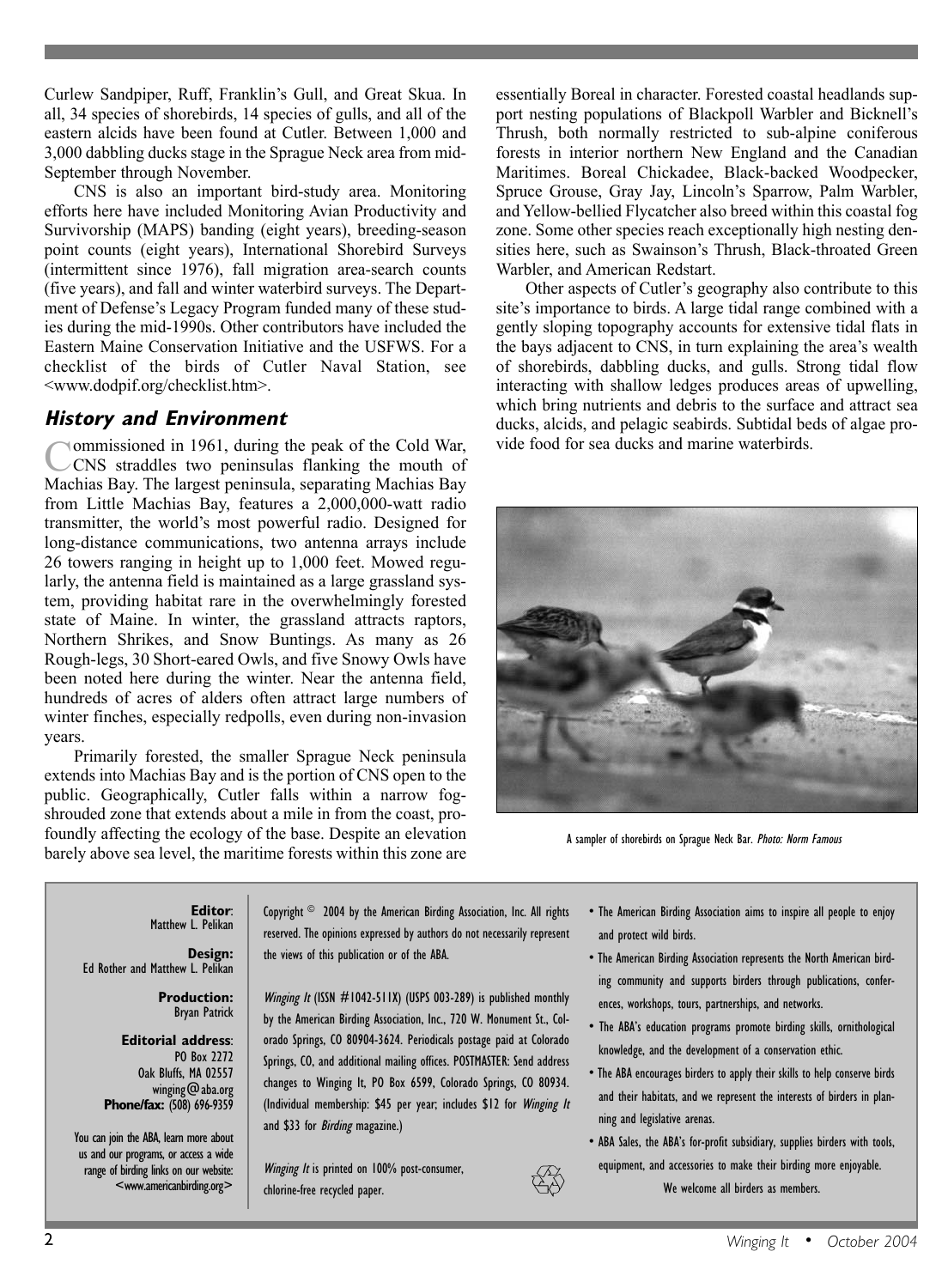## **Birding Cutler Naval Station**

Birding at Cutler is excellent from mid-May through Octo-<br>Ber, even during the "dog days" of summer. Small compared to the southbound shorebird migration, the northbound movement peaks in late May and early June, and it is soon followed by the first southbound transients (Whimbrels in particular) at the end of June and during the first week of July. The shorebird migration peaks in August and early September, but transients, mainly juveniles, may be found through October. The fall landbird migration extends from mid-August through mid-October, after which it quickly tapers off. Waterfowl viewing reaches its peak between late September and early November.

Winter and early spring feature smaller numbers and less variety, but even the coldest months bring good birds to CNS. The season for wintering seaducks and other marine birds extends from mid-October through April. Gull-watching has two peaks: late summer/fall for small gulls (paralleling the shorebird migration) and late fall through early spring (coinciding with peak winter waterfowl abundance) for large gulls such as Iceland and Glaucous. Wintering raptors and landbirds are present from November through early April.

Six distinct sections of Cutler Naval Station, indicated on the accompanying map, are open to the public for birding: (1) Sprague Neck Narrows, (2) Holmes Bay, (3) Sprague Neck Bar, (4) Sprague Neck Woods, (5) Little Machias Bay, and (6) the north end of the tower field. These areas are accessible from sunrise to sunset seven days a week. A temporary pass, requested in writing, is required for access. Because shorebirds, gulls, and waterfowl are among the main attractions for birders, attention to the tide will maximize the success of your birding visit. Low tide exposes mudflats; high tide may bring shorebirds, ducks, and other waterbirds in close to shore; and turbulent water flow associated with rising or falling tides may produce concentrations of gulls.

**Sprague Neck Narrows:** Stop along the road after passing the "neck" connecting the forested portion of Sprague Neck to the mainland. On your left (south) is Davis Beach, and on your right is Holmes Bay. This area consists of edge habitats containing small bogs and open woodland. Among the breeding birds here are Alder Flycatcher, Palm, Wilson's, Chestnutsided, and Magnolia Warblers, and Lincoln's and Whitethroated Sparrows. Listen for the *chick—a-dee, chick—a-dee-dee* call of Boreal Chickadees, slower and more nasal than the corresponding call of the familiar Black-capped Chickadee. Looking south from Davis Beach, scan at any season for Common Eider, Bald Eagle, Black Guillemot, and other alcids. From late September through early May, look for Rednecked (sometimes summering) and Horned Grebes, Longtailed Duck, Red-breasted Merganser, Purple Sandpiper, Common and Barrow's (occasional) Goldeneye, and Harlequin Duck (occasional).

**Holmes Bay:** North of the "Watchable Wildlife" site on Sprague Neck is Holmes Bay, an extensive mudflat system. A spotting scope is called for here, especially when the tide is out; the best time to bird Holmes Bay is when the birds are concentrated on narrowed mudflats, roughly two to three hours before



and after high tide. The rewards for careful scanning can be high: more than 30 species of shorebirds have been observed here, and dabbling ducks and small gulls can be plentiful in season. A good plan is to bird the nearshore Holmes Bay flats on the incoming tide, walk out to the Sprague Neck Bar (see below) at high tide, and bird the flats again on the outgoing tide. Consult a local newspaper for a tide schedule.

**Sprague Neck Bar:** During the fall, the north end of the Sprague Neck Bar is a high-tide roost for large numbers of shorebirds, gulls, and waterfowl. In addition, the bar's stunted, salt-tolerant vegetation provides habitat for mixed flocks of Snow Buntings, Horned Larks, Lapland Longspurs, and American Pipits from October through November. Rarities seen here have included Curlew, Baird's, and Buff-breasted Sandpipers, Common Ringed Plover, Marbled Godwit, and Franklin's, Mew, Little, and Black-headed Gulls. As many as 250 Whiterumped Sandpipers have been counted among the migrant Semipalmated Sandpipers, which may number in the thousands. Purple Sandpipers usually linger into winter along the bar for as long as it stays ice-free.

On outgoing autumn tides, large flocks of Blue-winged and Green-winged Teal and American Black Ducks join the shorebirds. A Harbor and Gray Seal haul-out is located on intertidal ledges on the west side of the spit (Harp Seals have also been found in Machias Bay during the recent winters). Sprague Neck Bar provides a memorable auditory experience, with a chorus of howling seals, the ethereal calls of Black-bellied Plovers, the cries of Merlins, the moans of Common Eiders, the metallic notes of White-rumped Sandpipers, and the racket of a thousand or more chirping Semipalmated Sandpipers, all in a pristine environment.

To reach Sprague Neck Bar from the Watchable Wildlife area, follow the trail until you reach the open water of Machias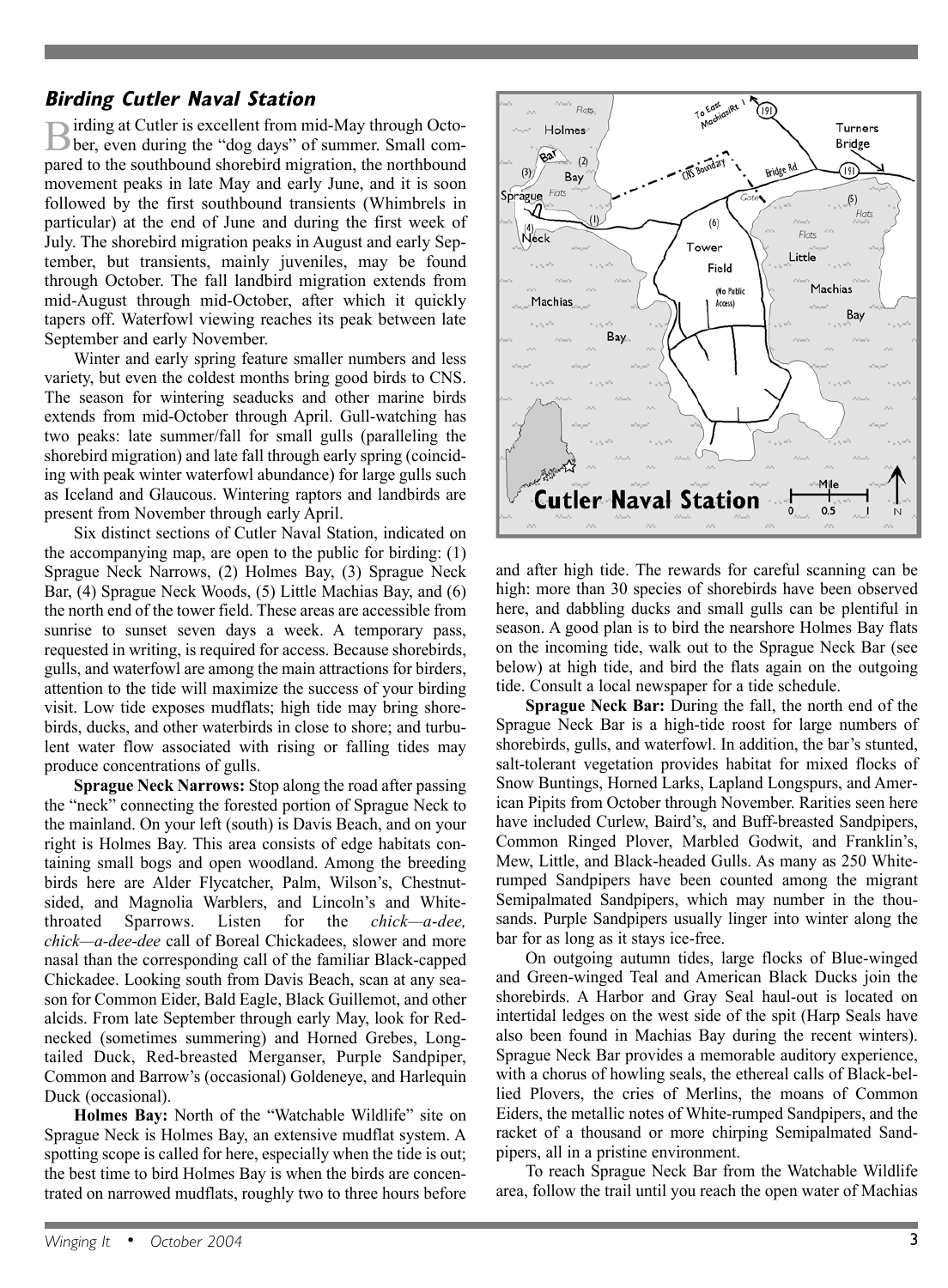Bay. Landbirding along this trail during the fall migration can be excellent. Walk to the right (north) about fifty feet along the shore to the start of the spit. Sprague Neck Bar can also be reached from the end of the main road (about 0.3 mile past the campground loop road). Park at the turnaround and follow the shore trail north (right) about another 0.3 mile. Landbirding may be productive along this trail, as well. Scan Machias Bay for flocks of eiders, scoters, and other sea ducks. The path turns right near the start of the spit. Bear left and follow the shore about fifty feet to the start of the spit. Rugosa rose hips (high in vitamin C), raspberries, and gooseberries provide high-quality forage for the intrepid birder.

Avoid walking on beach grass and bring a plastic bag for carrying out bottles and cans that have accumulated along the strand line. Small groups of shorebirds, mainly Least Sandpipers, feed among the debris. Most of the shorebirds, gulls, and flocking passerines, however, will be located at the end of the spit. While walking, you will flush occasional

Song and Savannah sparrows. Common Eiders, scoters, mergansers, and other seaducks are usually present on the openwater side of the bar.

**Sprague Neck Woods:** The forested habitats on Sprague Neck provide excellent nesting habitat for Neotropical migrants, including 19 species of warblers, Yellow-bellied Flycatcher, Merlin, and Swainson's thrush. Nesting Boreal forest specialties include Boreal Chickadee (uncommon), Blackbacked Woodpecker (occasional), and Spruce Grouse (occasional). Other common or abundant nesters include Golden-crowned Kinglet, Hermit Thrush, Winter Wren, Whitethroated Sparrow, and Dark-eyed Junco. Gray Jays have been observed here late in the nesting season (probably dispersing birds) and during fall and winter.

**Tower Field:** You will pass the north end of the tower field on your way to and from Sprague Neck. Scan from the road. Winter is the best time for raptors. Rough-legged Hawks typically hunt from the guy wires when winds are calm to moderate. Look for Snowy Owls resting on the ground and Northern Harriers cruising over the fields. Northern Shrikes perch on tall shrubs. Snow Buntings are usually flushed from the road, while winter finches are best found in the alders along the road to and from Sprague Neck.

**Little Machias Bay**: Little Machias Bay borders the eastern side of the CNS. Because of security concerns, it must be birded from the blueberry barrens overlooking the bay. Little Machias Bay is noted for its fall shorebird populations (25



A bird's-eye view of Sprague Neck, in the foreground, looking north to Sprague Neck Bar and shallow Holmes Bay in the background. Photo: Norm Famous

species, mostly from mid-July through October), winter waterfowl (October-April), and small gulls (late July-November). Arriving the first week of July, between 50 and 150 Whimbrels stage in the Little Machias Bay-lower Machias Bay area each summer, one of the highest concentrations of fall-migrating Whimbrels in the eastern U.S. (The region from Milbridge to Lubec supports between 200 and 400 Whimbrels each fall.) Plovers (typically Black-bellied, Semipalmated, and a few American Golden) are attracted to the coarse sand and gravel flats. Peeps, including Semipalmated, Least, and White-rumped (uncommon) Sandpipers, generally peak in mid- to late August at about 1,000 birds (95 percent will be Semipalmated). Little Machias Bay also supports as many as 700 small gulls (Bonaparte's with the occasional Little and Black-headed) and terns (Arctic and Common) from late July through October. In summer, look for Common Eiders and their crèches, and small numbers of all three scoters. Seaducks and other waterbirds

are abundant in winter: Long-tailed Duck, all three scoters, Bufflehead, Common and Barrow's (uncommon) Goldeneyes, Red-necked (as many as 250) and Horned Grebes, Great Cormorant, Black Guillemot, Common Loon, and Purple Sandpiper (uncommon). Scan intertidal ledges for Bald Eagles.

The best place to bird Little Machias Bay is from along Rt. 191 either above or below Turners Bridge (about 1.5 miles east of the CNS guard house). Parking is available at the turnoff east of the bridge. Scan from the parking area or walk onto the firm sand and gravel flats. The flats can also be viewed from the bluffs overlooking the bay. Whimbrels often feed in these blueberry barrens, especially when the tide is in. At high tide, shorebirds and small gulls roost on boulders along the shoreline. It is particularly rewarding to bird here in the morning in July while nesting landbirds are vocalizing. Winter Wren, Wilson's Warbler, Alder and Yellow-bellied Flycatchers, warblers, and sparrows (Nelson's Sharp-tailed, Lincoln's, Swamp, White-throated, Savannah, Song, and Vesper) can usually be heard.

## **Access and Getting There**

Cutler Naval Station lies close to the town of East Machias, just off U.S. Route 1, the main route along the Maine coastline. The public is welcome to bird on the Sprague Neck peninsula, consistent with installation security requirements. Visitors must obtain a temporary pass in advance from the Technical Director (NCTAMS LANT DET